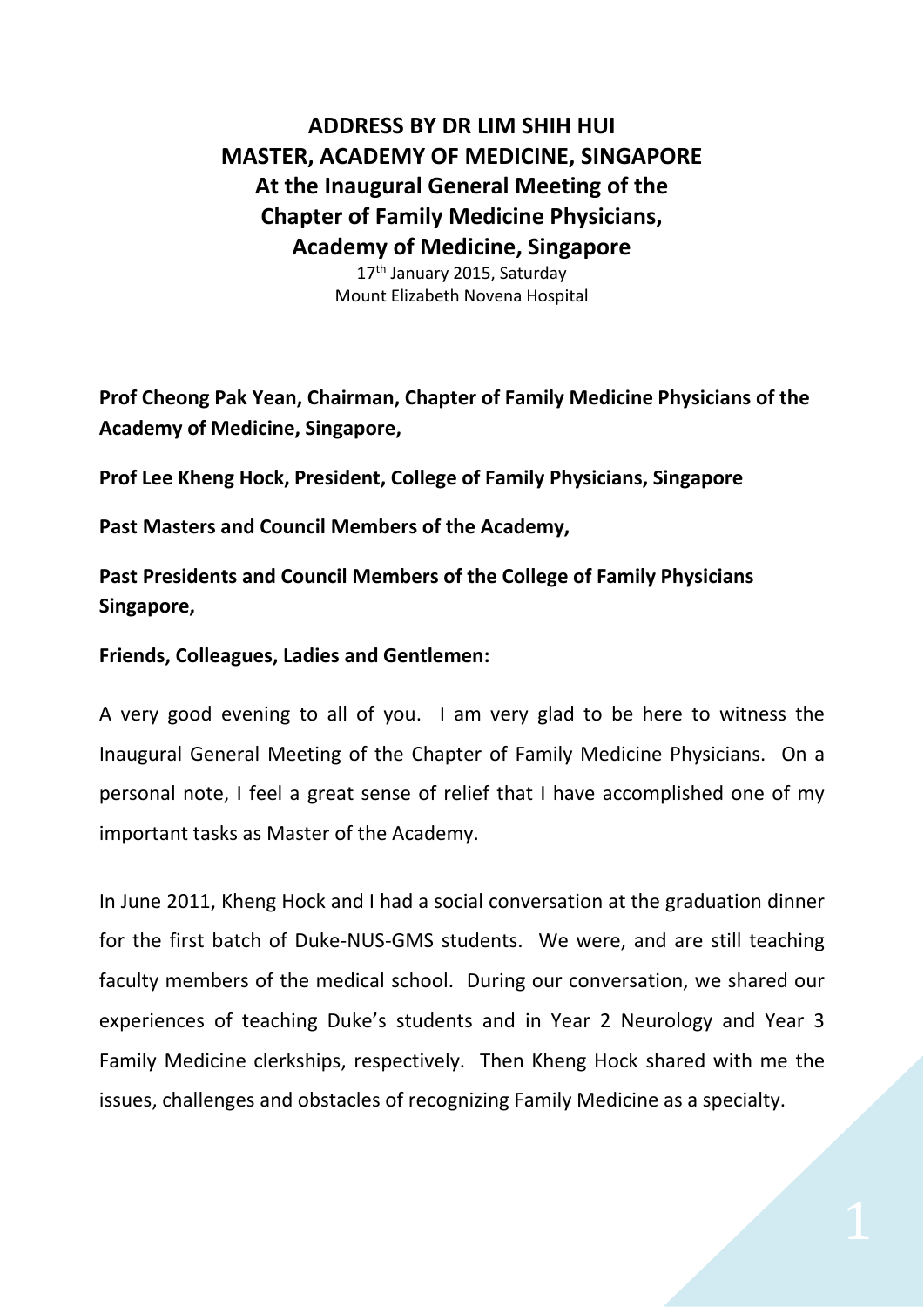At that time I was the Assistant Master of the Academy. Not sure it was the effect of alcoholic drinks or my desire to challenge myself to overcome impossible, I said to myself that if one day I become Master, I would facilitate the recognition of Family Medicine as a specialty through the Academy.

Let's fast forward to 2014. History was made when the first batch of Family Medicine Physicians were inducted at our Induction Comitia on 25<sup>th</sup> October 2014.



The 40+ years' journey of recognizing Family Medicine as an important medical specialty was similar to running 42 kilometers in a full Marathon. In order for us to complete this long journey of making changes in the system, culture and mindset, we have to cultivate perseverance and persistence. If we find climbing mountains difficult, then don't climb but go around them, build tunnels through them or remove some major obstacles along the way.

Many of you have heard the old story of "愚公移山", which described a foolish old man wanting to move 2 hills near his house because he and his family had to make significant detours to go to the other side of the two hills. The moral of the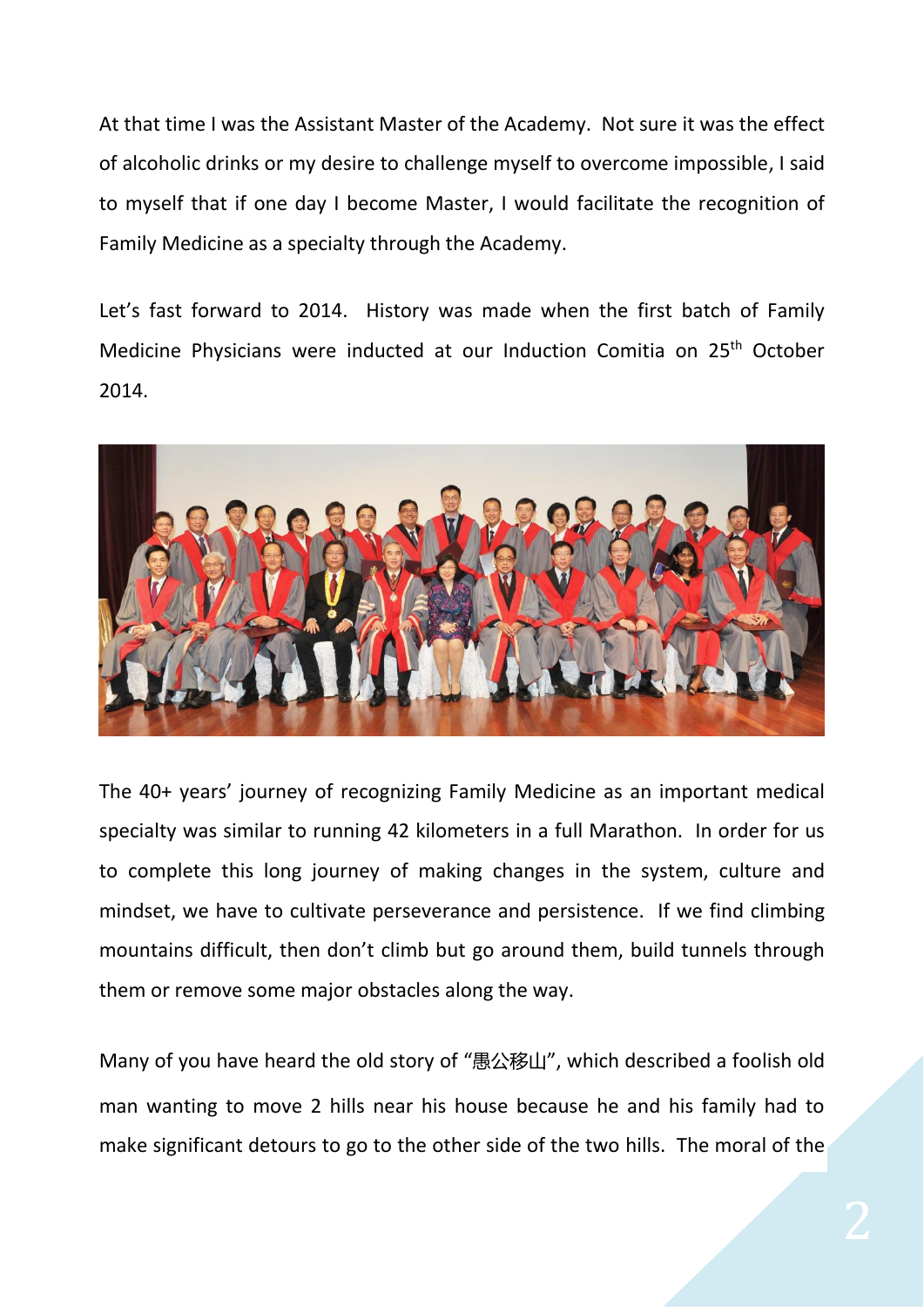story is not climbing mountains or removing hills but to have the determination to win victory, and the courage to surmount mountains of difficulties in our life journey.

Helen Keller has said: "alone we can do so little; together we can do so much". At our Academy, we believe that "alone we can only do so much; together we can do immensely". Working together with the College of Family Physicians, Singapore, we have now achieved the "mission impossible": Family Medicine is now one of the specialty Chapters in our Academy.

I would like to thank the Council members and Past Masters of the Academy, as well as President, Past Presidents and Council Members of the College of Family Physicians Singapore, for supporting our joint effort to bring in Family Medicine into our Academy. Our sincere thanks also go Mrs Tan Ching Yee, Permanent Secretary, and Prof Benjamin Ong, Director of Medical Services, who have supported this initiative from the Ministry of Health, Singapore.

The journey does not end here! Though the seed was planted 40+ year ago and the Chapter of Family Medicine Physicians is now formed, this is the beginning of a new "Chapter". In order to further convince our regulator to recognize Family Medicine as one of the specialties under the Specialist Accreditation Board (SAB), more work needs to be done.

Fortunately more opportunities are coming the next few years for us to show the importance and relevance of Family Medicine in the whole health care system. Fellows of this Chapter have to work closely with Fellows of the rest of the Colleges and Chapters of the Academy, as well as with the College of Family Physicians, Singapore to keep our population healthier, to prevent disease